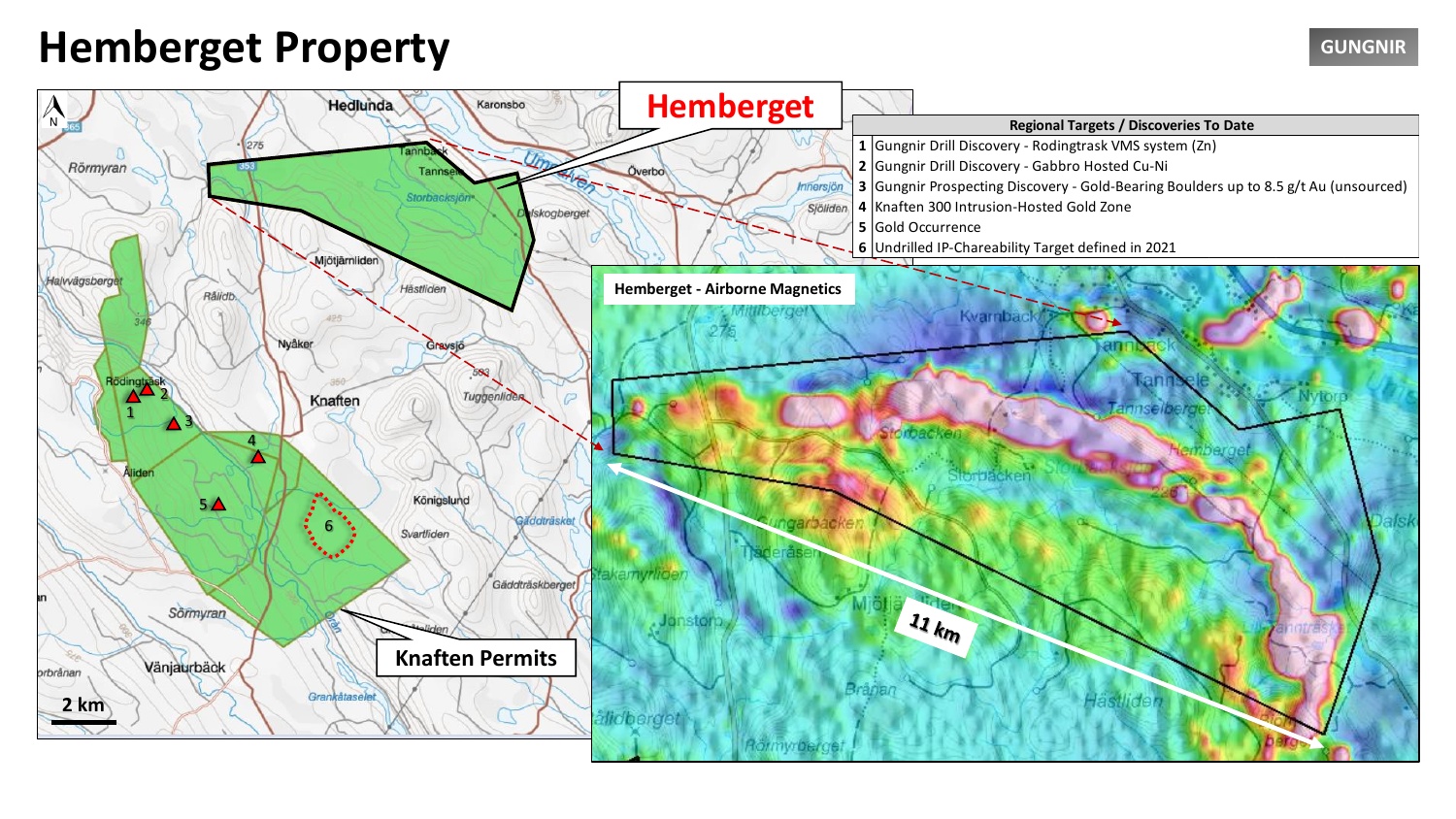

Dolerite. Mesoproterozoic Diabas, mesoproterozoisk

Late to post Svecokarelian intrusive rocks, c. 1.82-1.76 Ga Sen-till postsvekokarelska intrusivbergarter, ca 1.82-1.76 Ga

> Granite, Revsund suite, TIB Granit. Revsundssviten. TMB

Granite, Skelllefte-Härnö suite Granit. Skellefte-Härnösviten

Early Svecokarelian calc-alkaline intrusive rocks, c. 1.96-1.86 Ga<br>Tidigsvekokarelska kalk-alkalina intrusivbergarter, ca 1,96-1,86 Ga

Metagranitoid, Jörn GI suite Metagranitoid, Jörn GI-sviten

Mafic or ultramafic rock, Jörn GI suite Mafit eller ultramafit. Jörn GI-sviten

Metagranitoid, calc-alkaline, c. 1950 Ma Metagranitoid, kalkalkalin, ca 1950 Ma

Bothnian Supergroup, c. 1.96-1.86 Ga Bottniska supergruppen, ca 1,96-1,86 Ga

| Metadacite to metarhyolite<br>Metadacit till metaryolit |  |  |  |  |
|---------------------------------------------------------|--|--|--|--|
| Metadacite                                              |  |  |  |  |

Metadacit

Mafic metavolcanic rock Mafisk metavulkanit

Metagreywacke, meta-argillite Metagrávacka, metaargiliit

Deformation zone, unspecified Deformationszon, ospecificerad

- Sample site for radiometric dating, age in million years<br>Provpunkt för radiometrisk datering, ålder i miljoner år  $\ast$ 
	- Altered to veined gneiss Ådergnejsomvandlad
	- Migmatized Migmatitisk
- Pillow structure  $\sim$ Kuddlavestruktur
- Fragment, unspecified  $\Diamond$ Inneslutning, ospecifierad